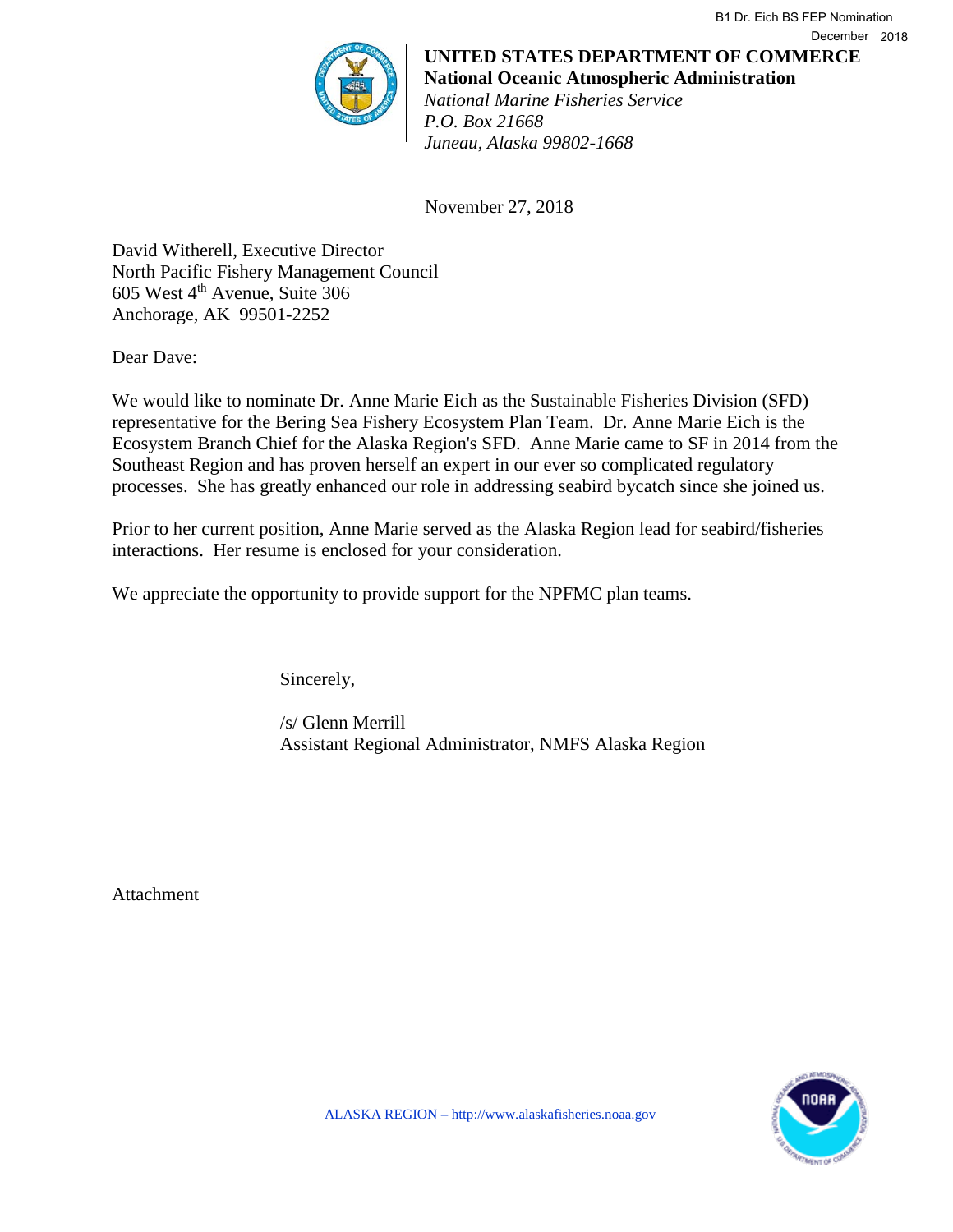# **Anne Marie LeBlanc Eich**

(907) 586-7172, annemarie.eich@noaa.gov

#### **Education**

Ph.D. in Biology, The University of Alabama at Birmingham, Birmingham, AL, 12/2009 Dissertation Title: Evolutionary Implications of Sex Determination and Hatchling Predation for the Kemp's Ridley Sea Turtles in Rancho Nuevo, Mexico.

Master's Degree in Biology, Georgia Southern University, Statesboro, GA, 08/2004 Thesis Title: Temperature-dependent Sex Determination in *Caretta caretta* on Two Georgia Barrier Islands.

Bachelor's Degree in Biology, The University of Alabama, Tuscaloosa, AL, 05/2002

### **Experience**

*Supervisory Fishery Management Specialist NOAA Fisheries, Alaska Region Sustainable Fisheries September 2018 – Present*

- Serve as the Ecosystem Branch Chief for Sustainable Fisheries Division (SFD).
- Supervise the successful completion of Fishery Management Plan (FMP) amendments and implementing regulations.
- Ensure all Endangered Species Act (ESA) section 7 consultations are completed for North Pacific Federal fishery actions.
- Coordinate Alaska Region Ecosystem Based Fishery Management issues.
- Negotiate exempted fishing permits to allow testing of new fishing methods and gear types.

# *Fishery Management Specialist*

*NOAA Fisheries, Alaska Region Sustainable Fisheries August 2014 – September 2018* 

- Served as the Alaska Region SFD Seabird/Fishery Interactions Lead.
- Prepared documents required to issue proposed or final regulations for FMP amendments and regulatory amendments that will be published in the Federal Register.
- Assisted in SFD ESA consultations.

## *Technical Writer (Fisheries Policies and Regulations)*

*NOAA Fisheries, Southeast Region Sustainable Fisheries*

*August 2011 – August 2014* 

- Prepared documents required to issue proposed or final regulations for FMP amendments and regulatory amendments that will be published in the Federal Register.
- Served as a member of Interdisciplinary Planning Teams, which consisted of NMFS Southeast Regional Office staff and regional Fishery Management Council staff. Collaborated to write and implement amendments to FMPs for the Gulf of Mexico, South Atlantic, and Caribbean. Drafted actions and alternatives and considered biological, economic, social, and administrative effects of proposed actions.